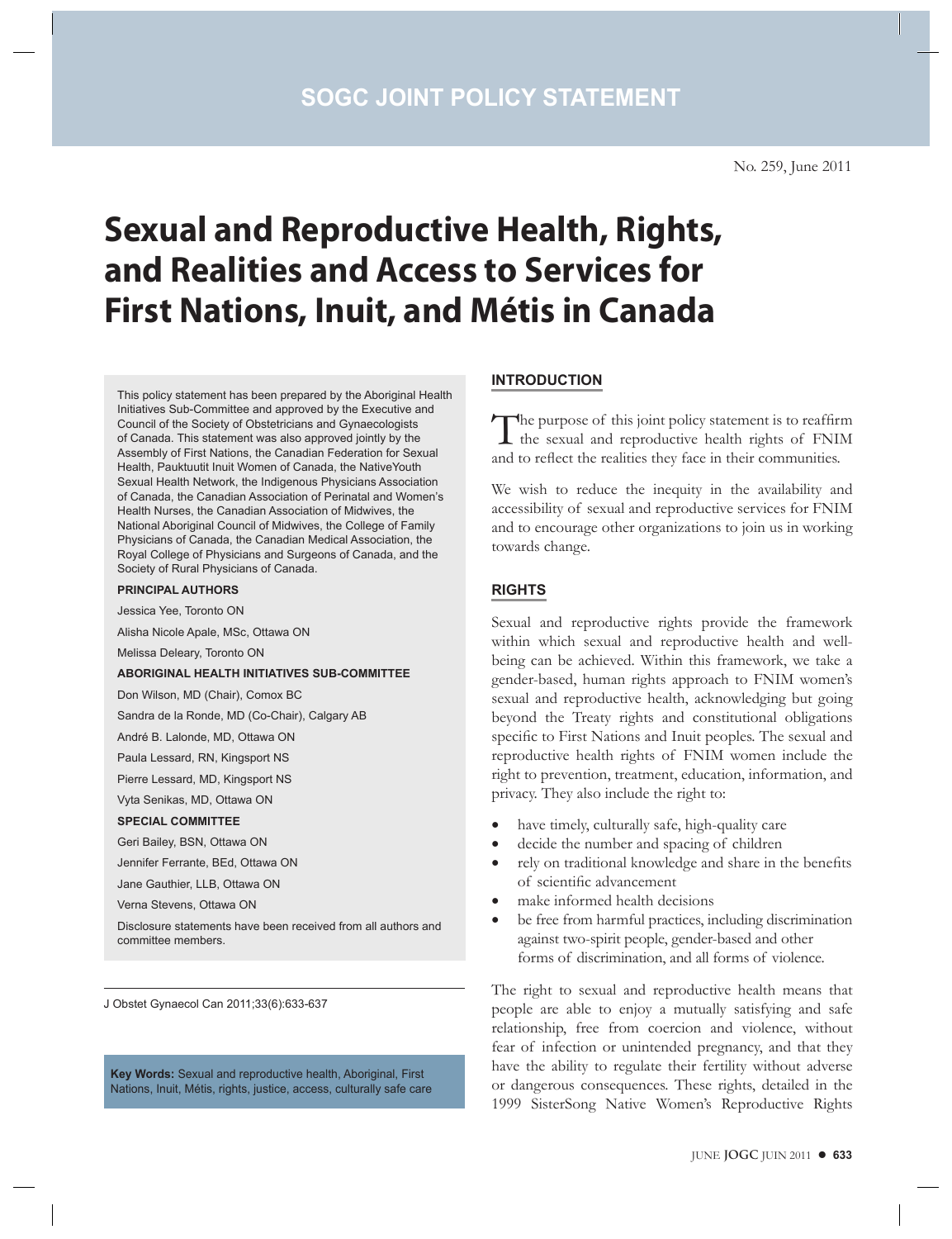and Health Roundtable<sup>1</sup> and codified in the 2007 United Nations Declaration on the Rights of Indigenous Peoples (Appendix  $1$ ),<sup>2</sup> must be protected and promoted at the national and the international level by communities, health organizations, and individuals.

### **REALITIES**

Protecting and promoting the sexual and reproductive health rights of FNIM requires awareness of the barriers to health and well-being, such as access to culturally safe services, as well as a clear understanding of the needs and interests of FNIM and related policies and practices.

FNIM women experience a disproportionately high rate of sexually transmitted infections, reproductive tract infections, high-risk pregnancies, complicated and preterm deliveries, maternal mortality, teenage pregnancies, and sexual violence.<sup>3</sup> FNIM women are more likely than the general population to have low- and high-birthweight babies and babies born with fetal alcohol spectrum disorder and other developmental disorders.<sup>4</sup> Among First Nations and Inuit, the infant mortality rate is 2 to 4 times higher than it is in the general population.<sup>5</sup> FNIM women also experience higher than average rates of obesity, diabetes, postpartum depression, and cervical cancer.3 FNIM women are more likely to live in communities characterized by disadvantageous socioeconomic conditions, including low educational attainment, limited employment opportunities, poverty, food insecurity and subsequent poor nutrition, overcrowded and/or substandard housing, smoking and substance abuse, family and community disintegration, and political marginalization.<sup>6</sup> Additionally, the degradation and contamination of FNIM lands, air, and water not only directly damages FNIM women's sexual and reproductive health but also presents known and unknown health risks to their children and their children's children.7

It is widely recognized that poor health outcomes among FNIM are exacerbated by inadequate access to health and social services that results from historical and ongoing forms of colonization, including structural barriers, racist and oppressive policies, restrictive NIHB policies (Appendix 2), and complex social determinants of health.<sup>8-10</sup> In both urban and rural areas, FNIM women

#### **ABBREVIATIONS**

FNIM First Nations, Inuit, and Métis NIHB Non-Insured Health Benefits

experience reduced access to health care services, as well as poor access to culturally safe care.<sup>4,11</sup> Within maternity services, human resources are in a particular, state of crisis. There is a lack of accessible, culturally safe services, and efforts to return low-risk births to the community are intended to respond to this gap. These efforts must be part of an integrated federal-provincial-territorial strategy.12 Additionally, in rural and remote communities, it is often difficult for women to maintain privacy when seeking health services, and to access and obtain coverage for core reproductive health therapeutics, such as (emergency) contraception, counselling, and support. This may be particularly challenging for young women and teenagers in rural areas, who may lack awareness about their sexual and reproductive health and health rights and choices, which include abortion, and who may have fewer care options than some of their urban counterparts. Forty-eight percent of FNIM are under the age of 25.13 With a high teen pregnancy rate and associated risk of early school drop-out and unemployment, the need for empowering policies and programs that engage youth is urgent.

These realities underlie the need for comprehensive, coordinated policies and practices that promote and protect the right of every person to sexual and reproductive health and well-being. Similarly, there is a need to advance the cultural competence of health service providers to ensure the delivery of culturally safe services. This includes increasing awareness of First Nations and Inuit specific programs such as the NIHB as a means of ensuring and advocating equity in the coverage of health benefits for First Nations and Inuit (Appendix 2). It also includes promoting initiatives already underway that work to restore reproductive justice, fight homophobia and transphobia, and support people with disabilities.

#### **RECOMMENDATIONS**

As part of our efforts to promote sexual and reproductive health and well-being among First Nations, Inuit, and Métis, we recommend the following.

- 1. Advocate awareness of and commitment to the protection and promotion of the sexual and reproductive health rights of FNIM by health care providers, organizations, and political and community leaders across Canada.
- 2. Advise the Government of Canada to act on and implement the recommendations of the UN Declaration on the Rights of Indigenous Peoples,<sup>2</sup> specifically Articles 23, 24.1, and 24.2 (Appendix 1).
- 3. Develop cultural competence among health care providers, so that care is offered in a culturally safe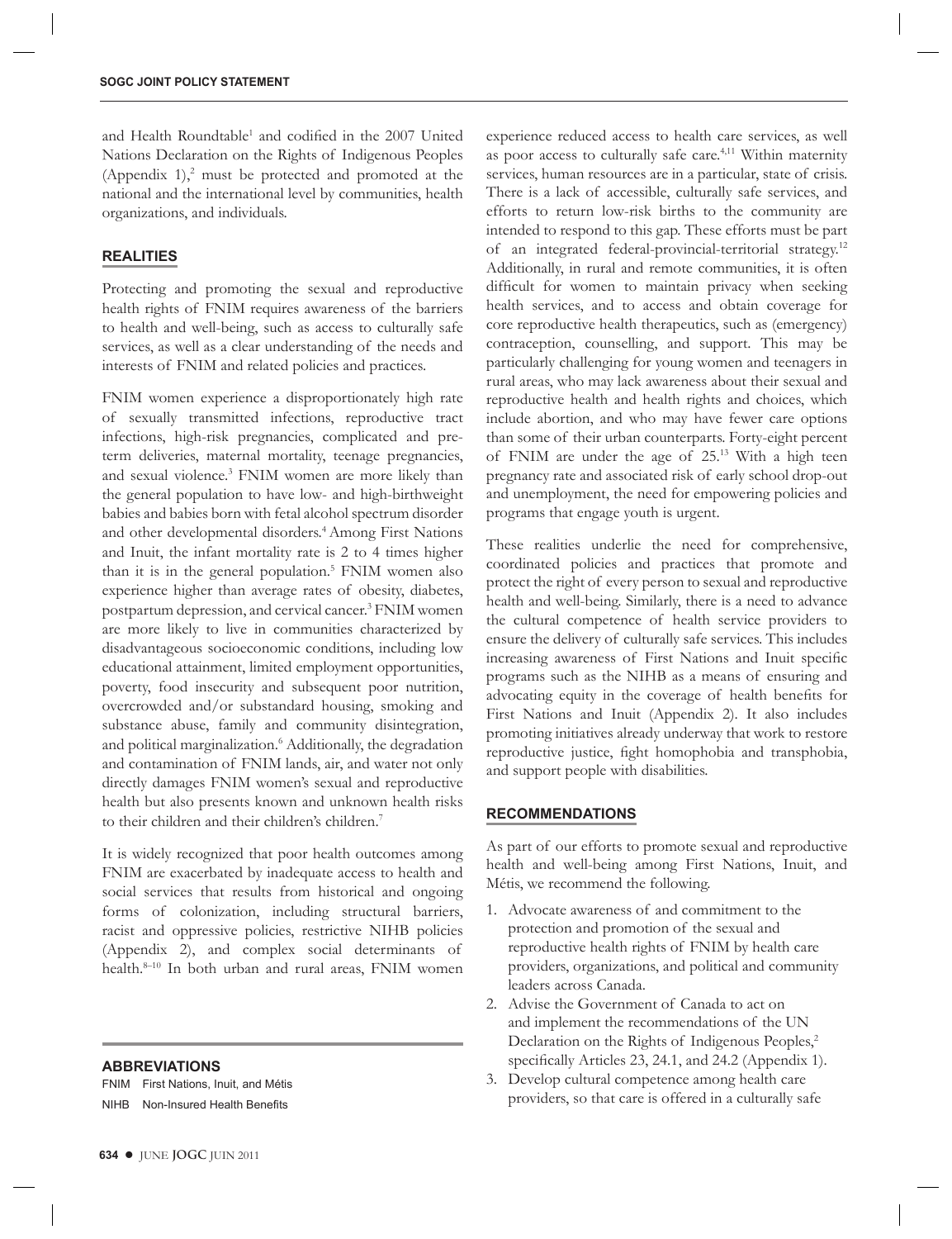way and tailored to the specific needs and interests of FNIM. This should take into account the social determinants of health and clinical, structural, and policy-level barriers to care.

- 4. Support the development of a federal-provincialterritorial Aboriginal birthing strategy to address the crisis in FNIM maternal health care in a systematic way.
- 5. Promote awareness and understanding of Non-Insured Health Benefits for First Nations and Inuit among health care providers. This includes the process of obtaining coverage for over-the-counter drugs and drugs that require special NIHB approval.
- 6. Promote changes to NIHB policies to increase access to emergency and alternative contraceptives, counselling on sexual and mental health, and midwifery, and to encourage a return of traditional birthing to communities.

#### **REFERENCES**

- 1. The Native American Women's Health Education Resource Centre. SisterSong Native Women's Reproductive Rights and Health Roundtable Convenes. Available at: http://nativeshop.org/pro-choice.html. Accessed January 20, 2010.
- 2. United Nations. Declaration on the rights of indigenous peoples. Adopted by General Assembly Resolution 61/295 on 13 September 2007. New York: United Nations; 2007. Available at: http://www.un.org/esa/ socdev/unpfii/en/drip.html. Accessed April 6, 2011.
- 3. Stout M D, Kipling GD, Stout R. Aboriginal women's health research synthesis project final report. Centres of Excellence for Women's Health; 2001. Available at: http://www.cewh-cesf.ca/PDF/cross\_cex/ synthesisEN.pdf. Accessed October 26, 2010.
- 4. Wassimi S, Wilkins R, Mchugh N, Xiao, L, Simonet F, Luo Z-C. Association of macrosomia with perinatal and postneonatal mortality among First Nations people in Quebec. CMAJ February 22, 2011;183(3). First published January 17, 2011. doi :10.1503/cmaj.100837.
- 5. Luo Z-C, Wilkins R, Heaman M. Birth outcomes and infant mortality by the degree of rural isolation among First Nations and non-First Nations in Manitoba, Canada. J Rural Health 2010;26(2):175–81.
- 6. Adelson N. The embodiment of inequity: health disparities in aboriginal Canada. Can J Public Health 2005;96(Suppl 2):S45–61.
- 7. INCITE! Women of Colour Against Violence. International indigenous women's environmental and reproductive health symposium declaration. August 19, 2010. Available at:

http://inciteblog.wordpress.com/2010/08/19/international-indigenouswomens-environmental-and-reproductive-health-symposium-declaration/. Accessed January 21, 2010.

- 8. Geyorfi-Dyke E. Poverty and chronic disease: recommendations for action. Chronic Disease Prevention Alliance of Canada; April 2008.
- 9. First Nations Centre. First Nations regional longitudinal health survey (RHS) 2002/2003: results for adults, youth and children living in First Nations communities. Ottawa: First Nations Centre at the National Aboriginal Health Organization; 2005.
- 10. Assembly of First Nations. First Nations action plan for Non-Insured Health Benefits. Ottawa: Assembly of First Nations; April 25, 2005. Available at: http://64.26.129.156/cmslib/general/NIHB%20Action% 20Plan\_Fe.pdf. Accessed February 16, 2011.
- 11. Urban Indian Health Institute, Seattle Indian Health Board. Reproductive health of urban American Indian and Alaska Native women: examining unintended pregnancy, contraception, sexual history and behavior, and non-voluntary sexual intercourse. Seattle: Urban Indian Health Institute; 2010.
- 12. Lalonde AB, Butt C, Bucio A. Maternal health in Canadian Aboriginal communities: challenges and opportunities. J Obstet Gynaecol Can 2009;31:956–62.
- 13. Indian and Northern Affairs Canada. Fact Sheet: 2006 Census Aboriginal Demographics. Indian and Northern Affairs Canada. Available at: http://www.ainc-inac.gc.ca/ai/mr/is/cad-eng.asp. Accessed October 26, 2010.
- 14. Two Spirit Society of Denver. What does two spirit mean? [web page]. Available at: http://www.denvertwospirit.com. Accessed February 9, 2011.
- 15. Shen E. Asian Communities for Reproductive Justice answers the question: what is reproductive justice. Collective Voices 2005 Spring;1(2):6.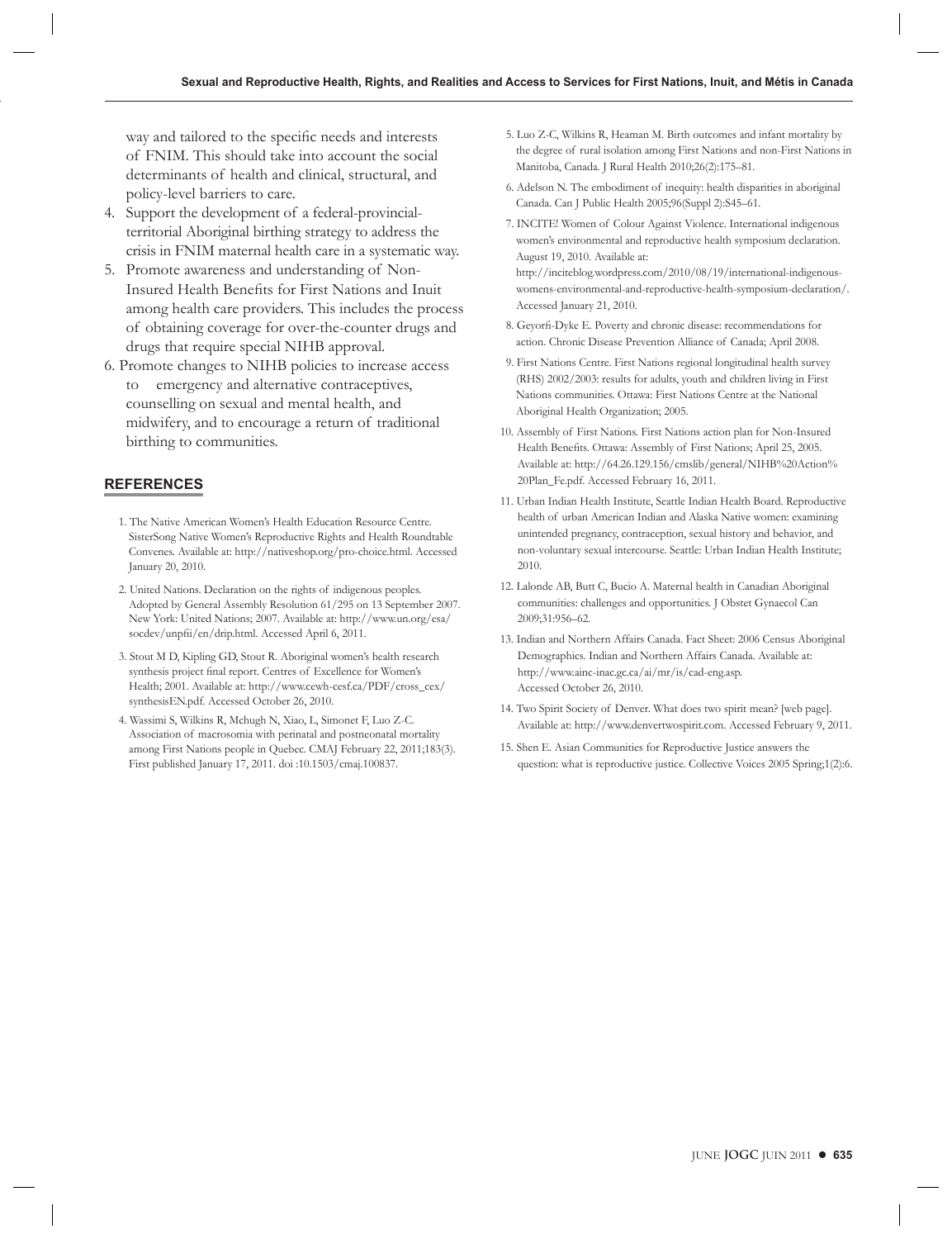#### **APPENDIX 1. UNITED NATIONS DECLARATION ON THE RIGHTS OF INDIGENOUS PEOPLES**

#### **Article 23**

Indigenous peoples have the right to determine and develop priorities and strategies for exercising their right to development. In particular, indigenous peoples have the right to be actively involved in developing and determining health, housing and other economic and social programmes affecting them and, as far as possible, to administer such programmes through their own institutions.

# **Article 24**

- 1. Indigenous peoples have the right to their traditional medicines and to maintain their health practices, including the conservation of their vital medicinal plants, animals and minerals. Indigenous individuals also have the right to access, without any discrimination, to all social and health services.
- 2. Indigenous individuals have an equal right to the enjoyment of the highest attainable standard of physical and mental health. States shall take the necessary steps with a view to achieving progressively the full realization of this right.

#### **APPENDIX 2. NON-INSURED HEALTH BENEFITS**

Restrictive eligibility criteria, excessive paperwork requirements surrounding predetermination clauses, and the high rejection rate for certain therapeutics have a significant impact on the quality and timeliness of services and may result in prolonged illness, increased program costs, and a violation of Treaty rights.

NIHB benefits and policies are specifically available to First Nations and Inuit women as per Treaty rights and constitutional obligations. Our use of "First Nations" and "Inuit" here is in keeping with the eligibility criteria of these policies.